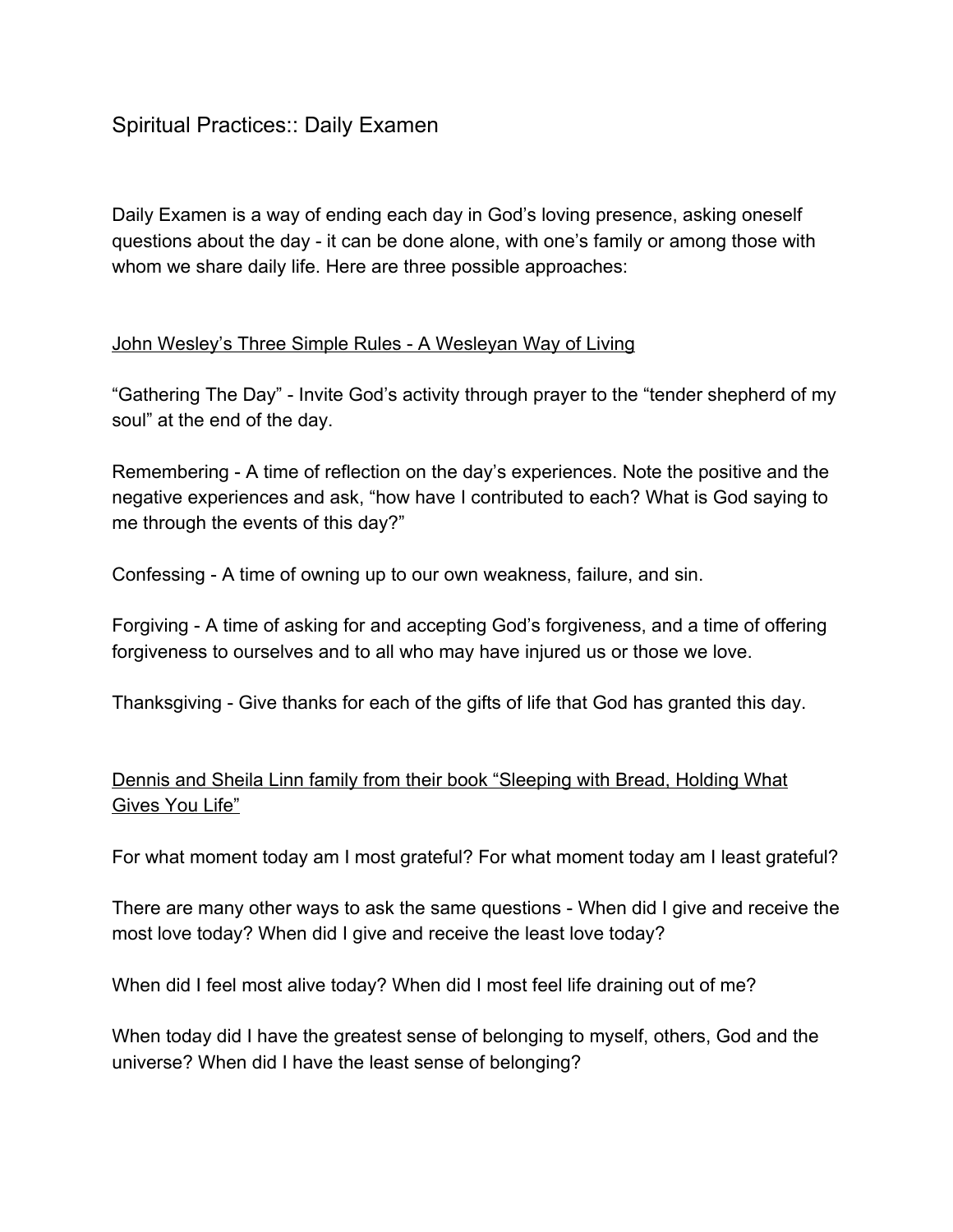When was I happiest today? When was I saddest?

What was today's high point? When was today's low point?

The Benedictine Way of Loving - "Always We Begin Again"

An Evening Meditation

Identify and confess the times we closed ourselves off from the full joy of existence.

Identify and confess the times we failed to open ourselves to a relationship of radical and complete trust with every person and experience.

Identify and confess the times we failed to love our experiences of the infinite in this life by loving our neighbors as ourselves, and thus, in thought, word, and deed we lost the way to the only true security and peace.

Renew our efforts to have a sympathetic relationship with every person, to live in faith that an unfathomable, magnificent nature expresses itself in every moment and in every experience of our fleeting passage here.

Identify and confess the times we were afraid, restless, unhappy wanderers, lost in a garden we could not see.

Identify and regret our weaknesses, seek a new beginning so that we may truly live this life in the full promise of our time.

Acknowledge that there is an enormous power inherent in each of us at every moment in time, to experience the unbounded love and deep joy which is potentially our inheritance.

Remind ourselves that our experience of the infinite, the hidden and hallowed power, is through our experience of this creation and in our relationship with our fellow beings and that we have been granted the faculty to change our universe by changing our relationship with it.

Acknowledge this great gift we have been granted - the potential to experience all that comes to us in this life in complete confidence, love and joy; to have the courage and